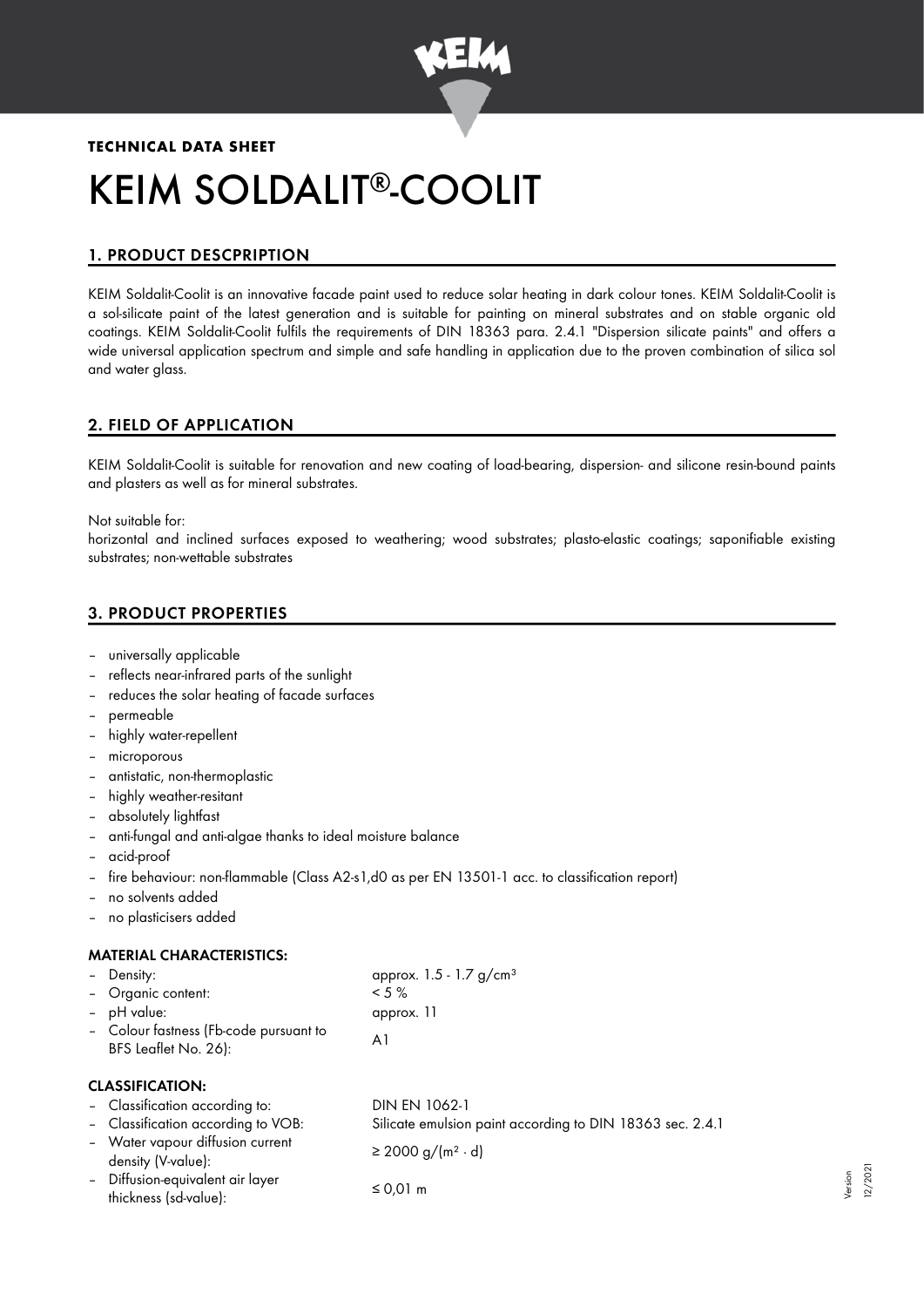| - Diffusion-equivalent air layer<br>thickness class:         | V1                                    |
|--------------------------------------------------------------|---------------------------------------|
| - Test standard Diffusion equivalent air<br>layer thickness: | <b>DIN EN ISO 7783</b>                |
| - Water permeability:                                        | ≤ 0,1 kg/(m <sup>2</sup> $\sqrt{}$ h) |
| - Water permeability rate class:                             | W <sub>3</sub>                        |
| - Test standard Water permeability<br>rate:                  | DIN EN 1062-3                         |
| - Gloss level at 85 $^{\circ}$ :                             | matt                                  |
| - Test standard Gloss level:                                 | <b>ISO 2813</b>                       |

#### COLOUR SHADES:

With a few exceptions, colours available according to KEIM Palette Exclusive and KEIM Colour Chart Avantgarde. Monochrome shades S9009 and S9012 are not available (S9008 can be supplied in accordance with KEIM Palette, TSR value of all shades >30). KEIM Coolit technology is particularly recommended on ETICS for colour shades with HBW < 20. HBW < 5 is not possible on ETICS! KEIM Soldalit-Coolit can be used on all KEIM ETICS systems according to general building authority approval Z-33.43-185, Z-33.4.1-45, Z-33.44-188. In the case of dark colour designs, we recommend using the top coat tinted in accordance with the final coat. The use on existing ETICS or systems of unknown origin or other highly insulating constructions is permissible if it can be assumed that the construction with a TSR value of the coating of > 25 is considered thermally safe.

## 4. APPLICATION INSTRUCTIONS

#### SUBSTRATE PREPARATION:

The substrate must be dry, sound, free from chalking, clean and dust-free. Loose parts of existing coatings must be removed mechanically or by high-pressure water jetting. Defective areas must be filled and texture-matched using a suitable repair material. Any sintered layers on new renders must be removed with KEIM Ätzflüssigkeit (lime remover) according to instructions. New render areas (repairs) are generally to be pretreated with KEIM Ätzflüssigkeit (lime remover) according to the specifications in the Technical Data Sheet. Highly absorbent surfaces are to be primed with KEIM Soldalit-Fixativ. For repaired substrates as well as for substrates with structural differences or hairline cracks, the base coat should be performed with the higher filled KEIM Soldalit-Coolit Soldalit-Grob instead of KEIM Soldalit-Coolit. In case of larger cracks or strong structural differences, a primer coat with KEIM Contact-Plus may be necessary instead of KEIM Soldalit-Grob.

#### APPLICATION CONDITIONS:

Ambient and substrate temperature ≥ 5 °C during application and drying. Do not apply in direct sunlight or on sun-heated substrates. Protect surfaces from direct sun, wind and rain during and after application.

#### PREPARATION OF MATERIAL:

Stir up KEIM Soldalit-Coolit thoroughly before application.

#### APPLICATION:

KEIM Soldalit-Coolit can be painted, rolled or airless sprayed (nozzle: ≥ 435 ).

Primer coat: Apply KEIM Soldalit-Coolit in the normal case undiluted or depending on the absorbency of the substrate, diluted up to  $\leq$  5 % with KEIM Soldalit-Fixativ.

Final coat: Apply KEIM Soldalit-Coolit undiluted.

#### DRYING TIME:

Can be overcoated after 12 hours at the earliest (at 23°C and 50% RH). At higher relative humidity, layer thicknesses and/ or lower temperatures, drying is delayed accordingly.

### CONSUMPTION:

approx. 0,45 kg/m² for two coatings.

These material consumption values are guide values for smooth substrates. Exact consumption values must be determined by means of test areas.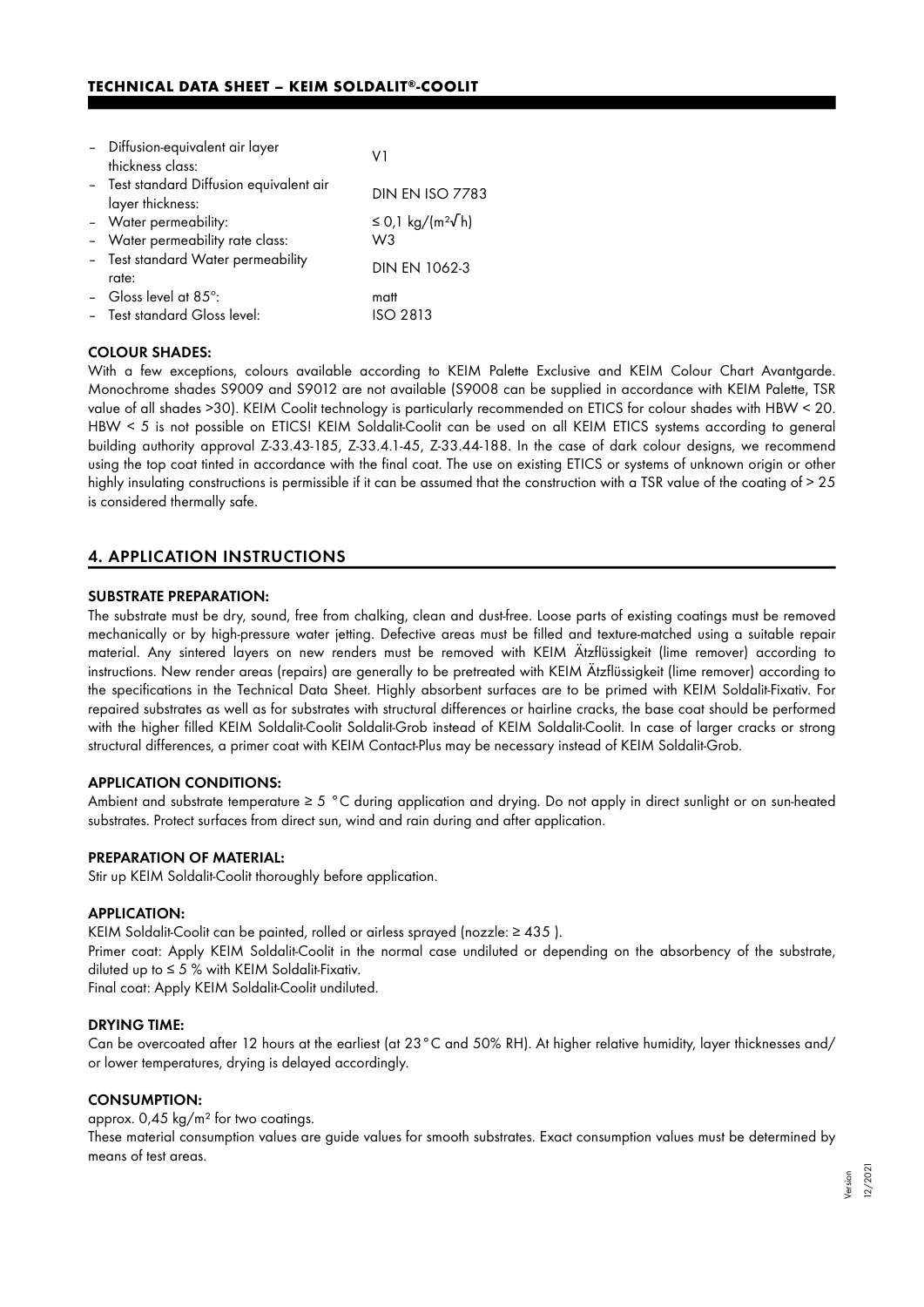## CLEANING OF TOOLS:

Clean immediately with water.

# 5. PACKAGING

| <b>Container content</b> | Unit of measure | Quantity on pallet | Type of container |
|--------------------------|-----------------|--------------------|-------------------|
|                          | ĸg              | 32                 | bucket            |
|                          | ĸg              | ZΟ                 | bucket            |
| 25                       | ĸg              | 80                 | bucket            |
|                          |                 |                    |                   |

# 6. STORAGE

| max. storage time | <b>Storage conditions</b>                            |
|-------------------|------------------------------------------------------|
| 12 months         | cool<br>frost-free<br>keep container tightly sealed. |

## STORAGE INFORMATION:

Material residues from opened containers should be refilled into smaller containers to keep the air space in the bucket as low as possible.

# 7. DISPOSAL

For disposal information refer to section 13 of the safety data sheet.

## EC WASTE CODE:

Waste code: 08 01 12

## 8. SAFETY INSTRUCTIONS

Please, refer to the Material Safety Data Sheet.

#### GISCODE:

GIS code: BSW 40

# 9. GENERAL INFORMATION

Cover surfaces not to be treated, especially glass, ceramics and natural stone. Any splashes on surrounding surfaces or traffic areas must be rinsed off immediately with plenty of water.

Mixing with products not part of the system or other foreign additives is not permitted.

# 10. CERTIFICATES & QUALITY SEALS